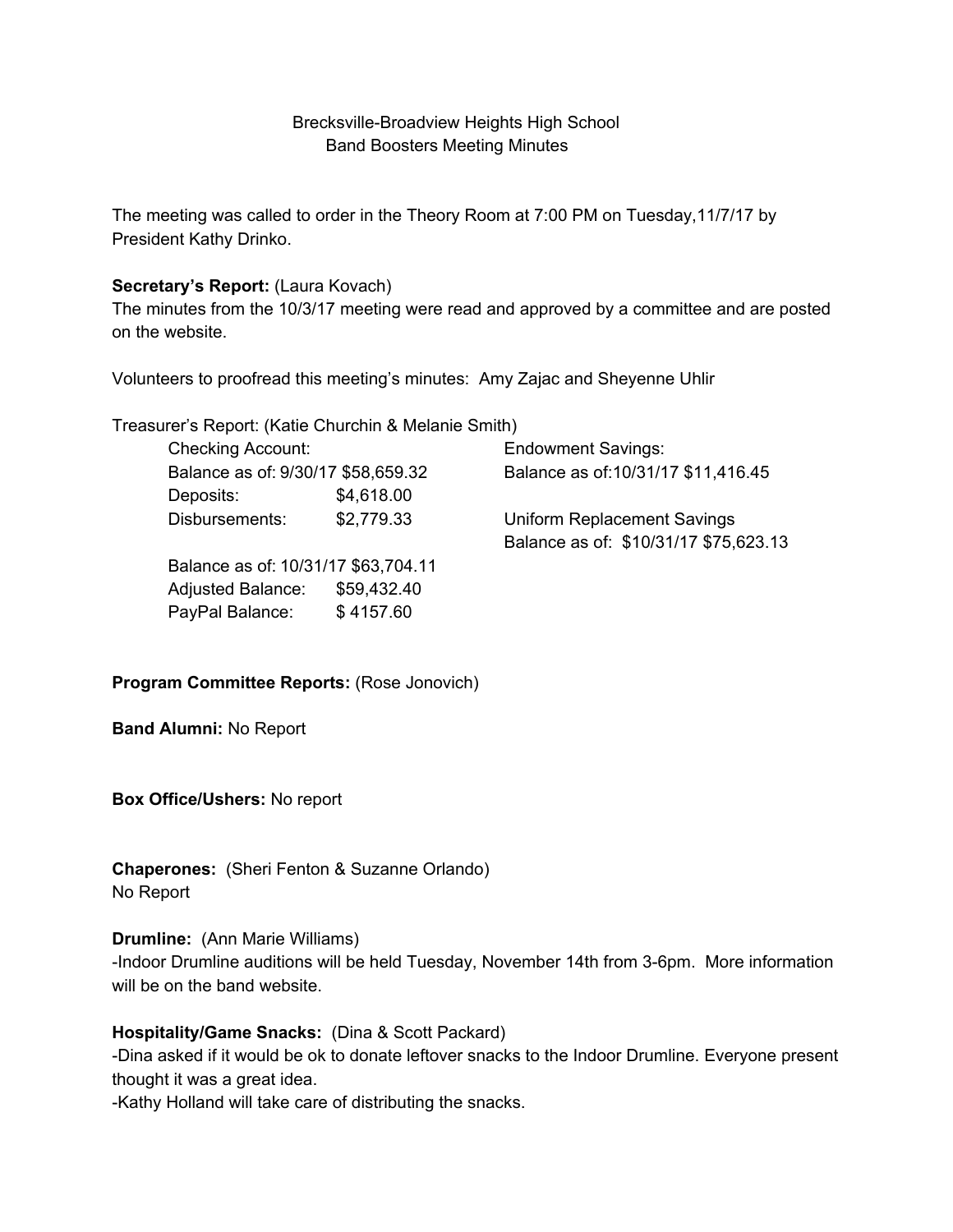**Flagline:** (Melinda Brubaker & Elena Kucharski)

-\$549.99 was raised at Sounds of the Stadium 50/50 raffle. Pam Knerem was the lucky winner and graciously donated her winnings back to Flagline.

-Grace Kubera wanted to thank all who helped with flags this year.

-A party was held on senior night to honor the four senior Flagline members.

**PSO:** (Michele Mihalich)

- Adopt a Family will be accepting gift certificates to help those in need this holiday season.

-Families of BBHCSD are asked to be bell ringers for the Salvation Army at Giant Eagle.

-The Facilities Committee will be touring different school buildings to determine the best plan of action to take regarding the condition of the district's school buildings.

**Publicity:** (Melissa Burdick)

-Melissa resurrected the band's facebook page. It can be accessed at facebook.com/bbhhsband.

-Melissa will publicize the indoor drumline and the Cleveland Jazz Orchestra on the band page.

**Sr. Night:** (Sheyenne Uhlir/Linda Gauntner) -Another successful senior night!

## **Swarm Board & Decorations:** (Lisa Trout)

Nothing to report at this time.

Uniforms: (Lori Reagan/Rima Julien/Sheyenne Uhlir/Linda Gauntner)

-A few uniforms and raincoats still need to be turned in from the last game.

-Uniforms of students going to Disney will be sent to the cleaners after the Holiday Parade.

-Boosters are paying for this cleaning.

-All flagline uniforms will be collected after the parade.

-Lori suggested that the Boosters invest in tarps to cover drumline equipment if it rains instead of using raincoats. Lori will get info on number of tarps needed and the sizes.

## **Uniforms – Summer:** (Kathy Holland/Lisa Karakostas)

-Summer uniform committee will be meeting soon to determine the sizes they need to have on hand for samples of shorts for the incoming freshmen.

**Yard Signs:** (Lori Samhric and Ann Marie Williams) -Nothing to report.

## **Ways and Means Committee Reports:** (Amy Zajac)

**Athletic Program:** (Kathy Richards & Melissa Burdick)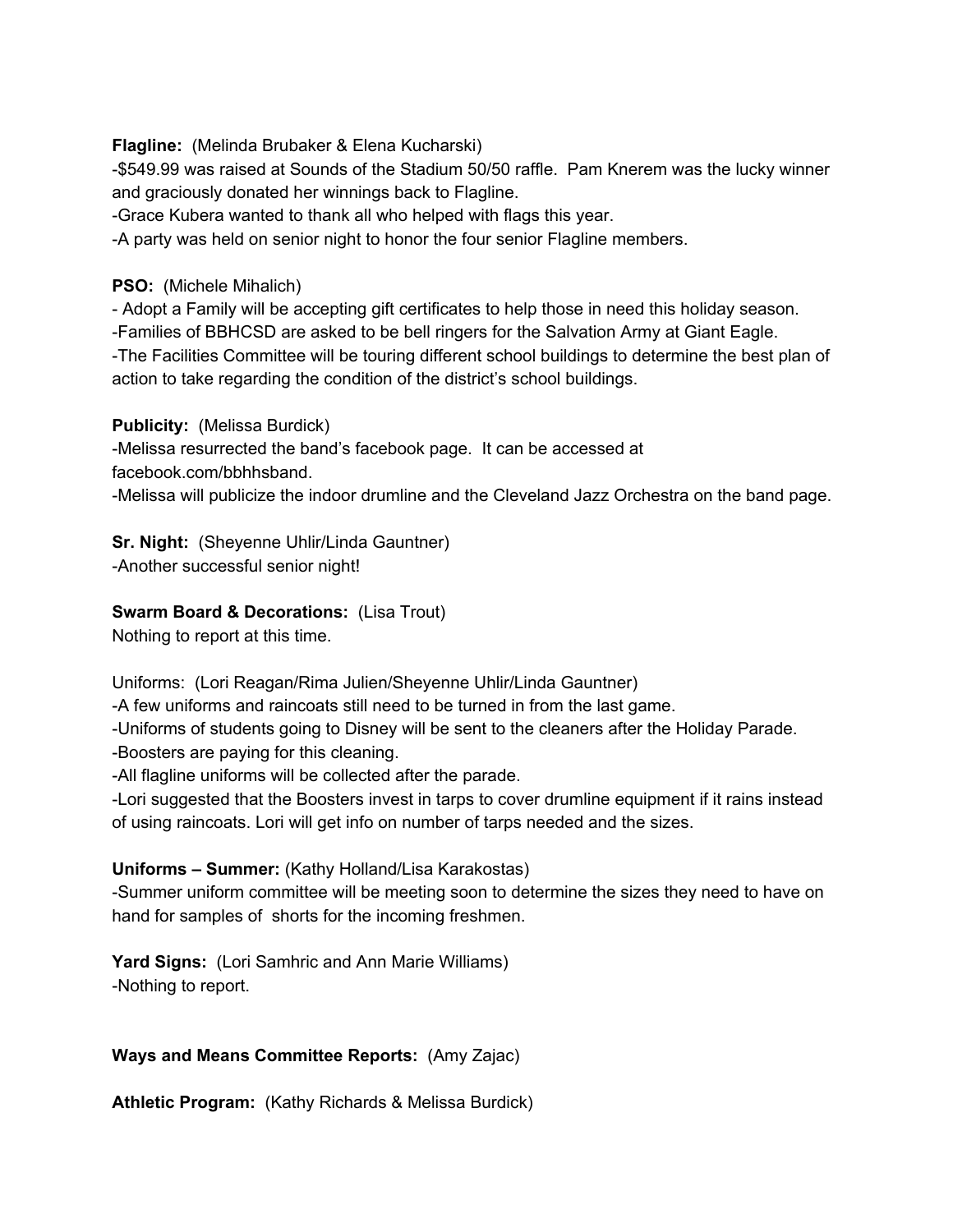-All checks are in. -Only 25 fall programs were left over. -So far there are no shout-out ads purchased for Winter sports.

## **Athletic Program Layout:** (Michelle Shively)

-No report.

**Athletic Program Sales:** (Open) -No Report.

## **Citrus Fruit Sales:** (Carol Nixon & Allison Winokur)

-\$21,000 of fruit was sold this year!

-75% of orders were done online.

-Sign-up Genius will be online for volunteers to sign up to help with order sorting and distribution.

-30 extra boxes were ordered to have on hand for any last minute orders.

-Fruit and spirit wear orders will be available for pick up on December 9th.

**Disney Raffle:** (Dina Packard) -260 raffle tickets were sold at Sounds of the Stadium. -Two ½ trips will be raffled off at the Holiday concert on December 18th.

# **Endowment/Patrons:** (Kim Traum)

-Two new patrons were added.

**Spirit Wear:** (Rose Jonovich and Dina Packard)

-Rose is working on getting spirit wear options ready for the sale.

# **Pancake Breakfast/Music in our schools event:** (Suzanne Orlando)

-No report.

# **Band Director's Report:** (Mr. Wyse/Mrs. Astey)

-Great season!

-Chair auditions were completed.

-Jazz Ensemble will play two concerts November 14th at the Brecksville United Methodist Church and November 17th at the I-X Center.

-Brass and Woodwind Choir will be touring area nursing homes and will perform at the Holiday concert.

-More info will be forthcoming in regards to Pep Band.

-A couple of chaperones are needed for the Holiday parade on November 26th.